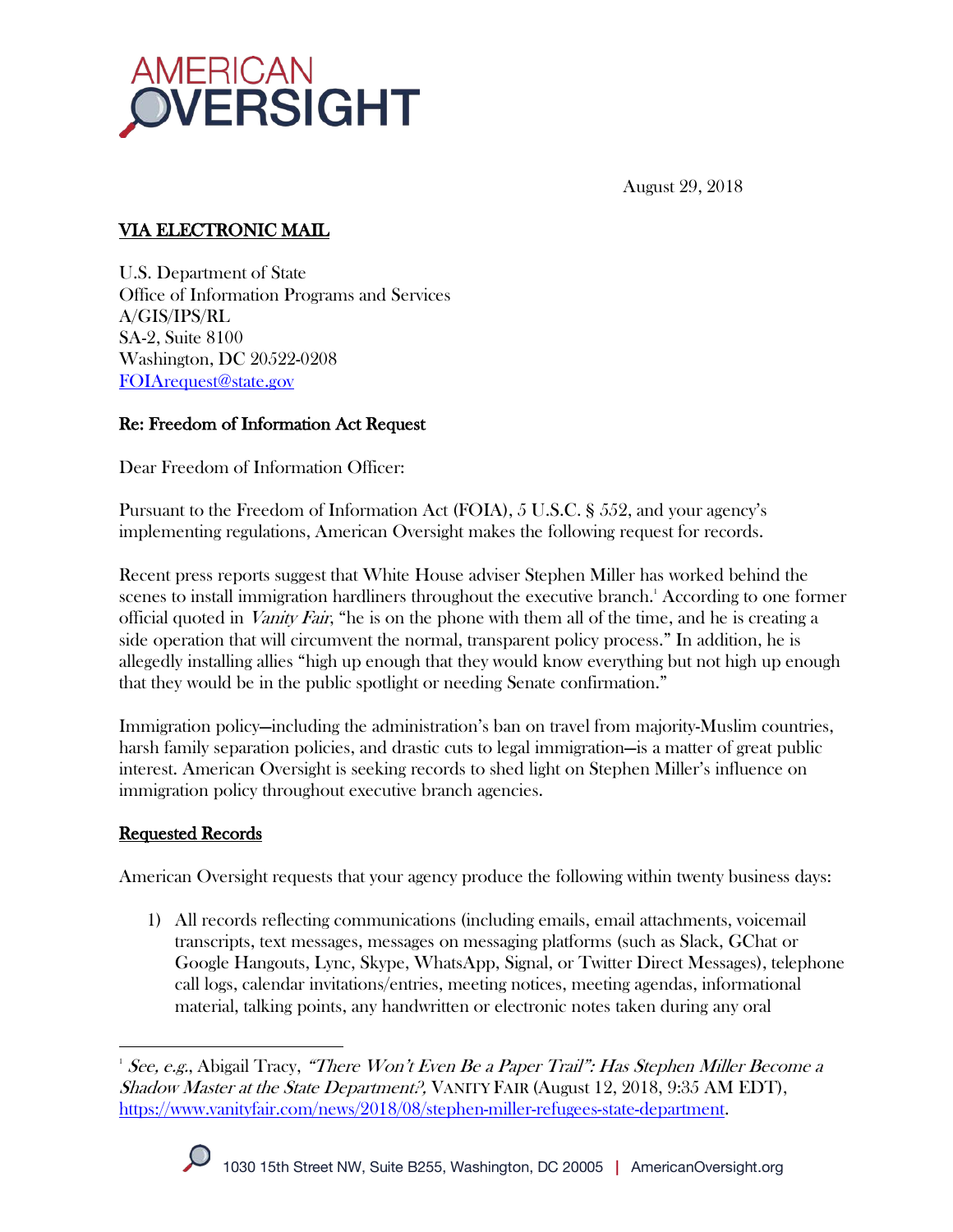communications, summaries of any oral communications, or other materials) with or about Stephen Miller, including but not limited to communications containing the name "Stephen Miller" or email communications sent or forwarded to, received from, copying, or blind copying stephen.miller@who.eop.gov or s.miller@who.eop.gov.

- 2) All records reflecting communications (including emails, email attachments, voicemail transcripts, text messages, messages on messaging platforms (such as Slack, GChat or Google Hangouts, Lync, Skype, WhatsApp, Signal, or Twitter Direct Messages), telephone call logs, calendar invitations/entries, meeting notices, meeting agendas, informational material, talking points, any handwritten or electronic notes taken during any oral communications, summaries of any oral communications, or other materials) with or referencing the phone number "(202) 881-8641."
- 3) All call logs showing incoming or outgoing calls to or from the phone number "(202) 881- 8641."

Please provide all responsive records from the date of November 9, 2016, to the date the search is conducted.

You may limit your search to the following custodians:

- a) Any political appointee\* in the immediate office of the Secretary, including:
	- i. Former Secretary Rex Tillerson, or anyone communicating on his behalf, and
	- ii. Secretary Mike Pompeo, or anyone communicating on his behalf
- b) Any political appointee in the Bureau of Population, Refugees and Migration, including:
	- i. Deputy Assistant Secretary Andrew Veprek, or anyone communicating on his behalf,
	- ii. Ronald Mortensen, or anyone communicating on his behalf (if confirmed and sworn in as assistant secretary by the time of the processing of this request), and
	- iii. Anyone serving in an acting capacity, or anyone communicating on his or her behalf
- c) Any political appointee in the Office of Policy Planning, including:
	- i. Director Brian Hook,
	- ii. John Zadrozny, and
	- iii. Anyone serving in an acting capacity
- d) Ambassador to the United Nations Nikki Haley, and anyone communicating on her behalf

\*"Political appointee" should be understood as any person who is a Presidential Appointee with Senate Confirmation (PAS), a Presidential Appointee (PA), a non-career SES, any Schedule C employees, or any persons hired under Temporary Non-Career SES Appointments, Limited Term SES Appointments, or Temporary Transitional Schedule C Appointments.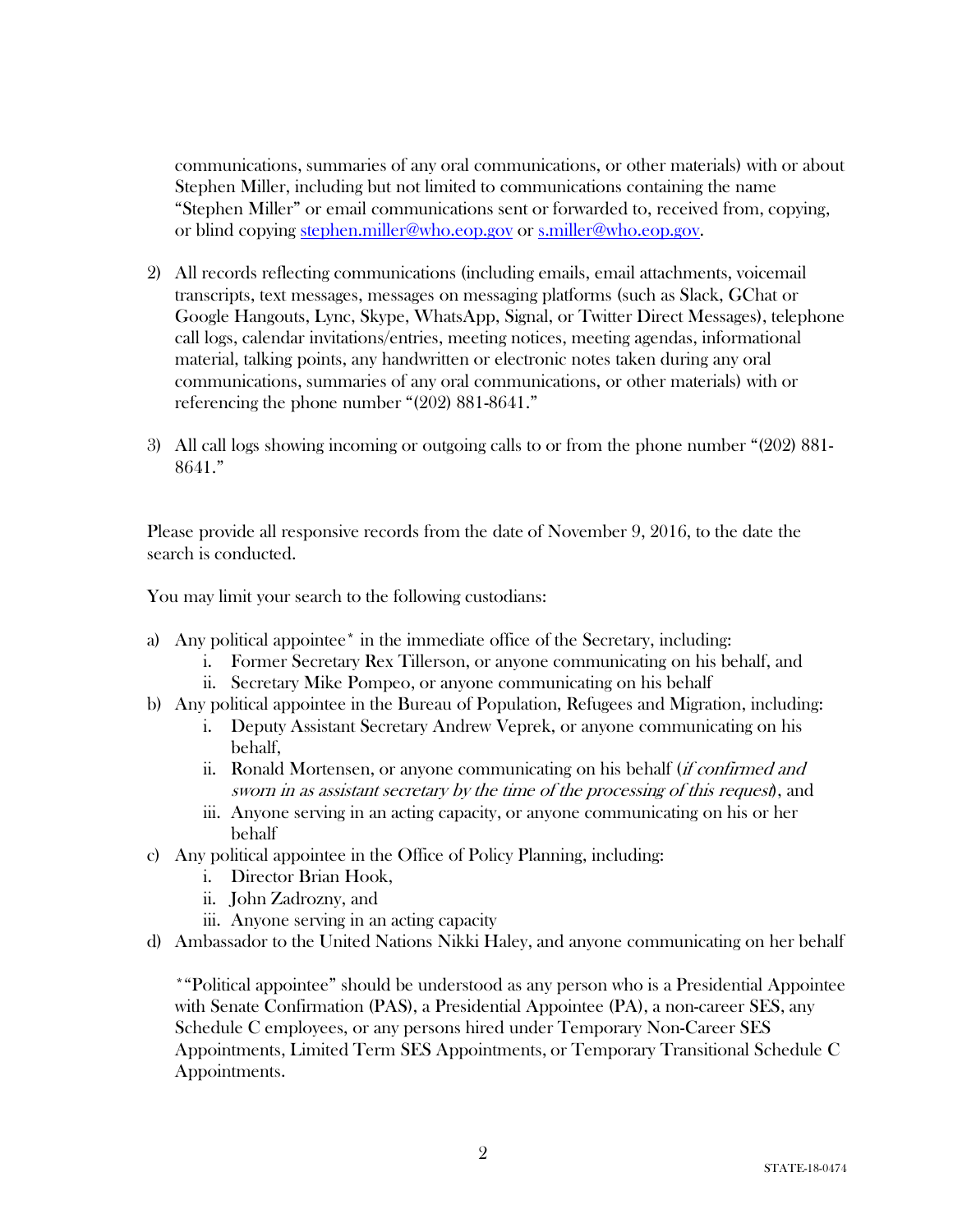In addition to the records requested above, American Oversight also requests records describing the processing of this request, including records sufficient to identify search terms used and locations and custodians searched and any tracking sheets used to track the processing of this request. If your agency uses FOIA questionnaires or certifications completed by individual custodians or components to determine whether they possess responsive materials or to describe how they conducted searches, we also request any such records prepared in connection with the processing of this request.

American Oversight seeks all responsive records regardless of format, medium, or physical characteristics. In conducting your search, please understand the terms "record," "document," and "information" in their broadest sense, to include any written, typed, recorded, graphic, printed, or audio material of any kind. We seek records of any kind, including electronic records, audiotapes, videotapes, and photographs, as well as letters, emails, facsimiles, telephone messages, voice mail messages and transcripts, notes, or minutes of any meetings, telephone conversations or discussions. Our request includes any attachments to these records. No category of material should be omitted from search, collection, and production.

Please search all records regarding agency business. You may not exclude searches of files or emails in the personal custody of your officials, such as personal email accounts. Records of official business conducted using unofficial systems or stored outside of official files are subject to the Federal Records Act and FOIA.<sup>2</sup> It is not adequate to rely on policies and procedures that require officials to move such information to official systems within a certain period of time; American Oversight has a right to records contained in those files even if material has not yet been moved to official systems or if officials have, through negligence or willfulness, failed to meet their obligations. 3

In addition, please note that in conducting a "reasonable search" as required by law, you must employ the most up-to-date technologies and tools available, in addition to searches by individual custodians likely to have responsive information. Recent technology may have rendered your agency's prior FOIA practices unreasonable. In light of the government-wide requirements to manage information electronically by the end of 2016, it is no longer reasonable to rely exclusively

 <sup>2</sup> See Competitive Enter. Inst. v. Office of Sci. & Tech. Policy, 827 F.3d 145, 149–50 (D.C. Cir. 2016); cf. Judicial Watch, Inc. v. Kerry, 844 F.3d 952, 955–56 (D.C. Cir. 2016). 3

<sup>&</sup>lt;sup>3</sup> See Competitive Enter. Inst. v. Office of Sci. & Tech. Policy, No. 14-cv-765, slip op. at 8 (D.D.C. Dec. 12, 2016) ("The Government argues that because the agency had a policy requiring [the official] to forward all of his emails from his [personal] account to his business email, the [personal] account only contains duplicate agency records at best. Therefore, the Government claims that any hypothetical deletion of the [personal account] emails would still leave a copy of those records intact in [the official's] work email. However, policies are rarely followed to perfection by anyone. At this stage of the case, the Court cannot assume that each and every workrelated email in the [personal] account was duplicated in [the official's] work email account." (citations omitted)).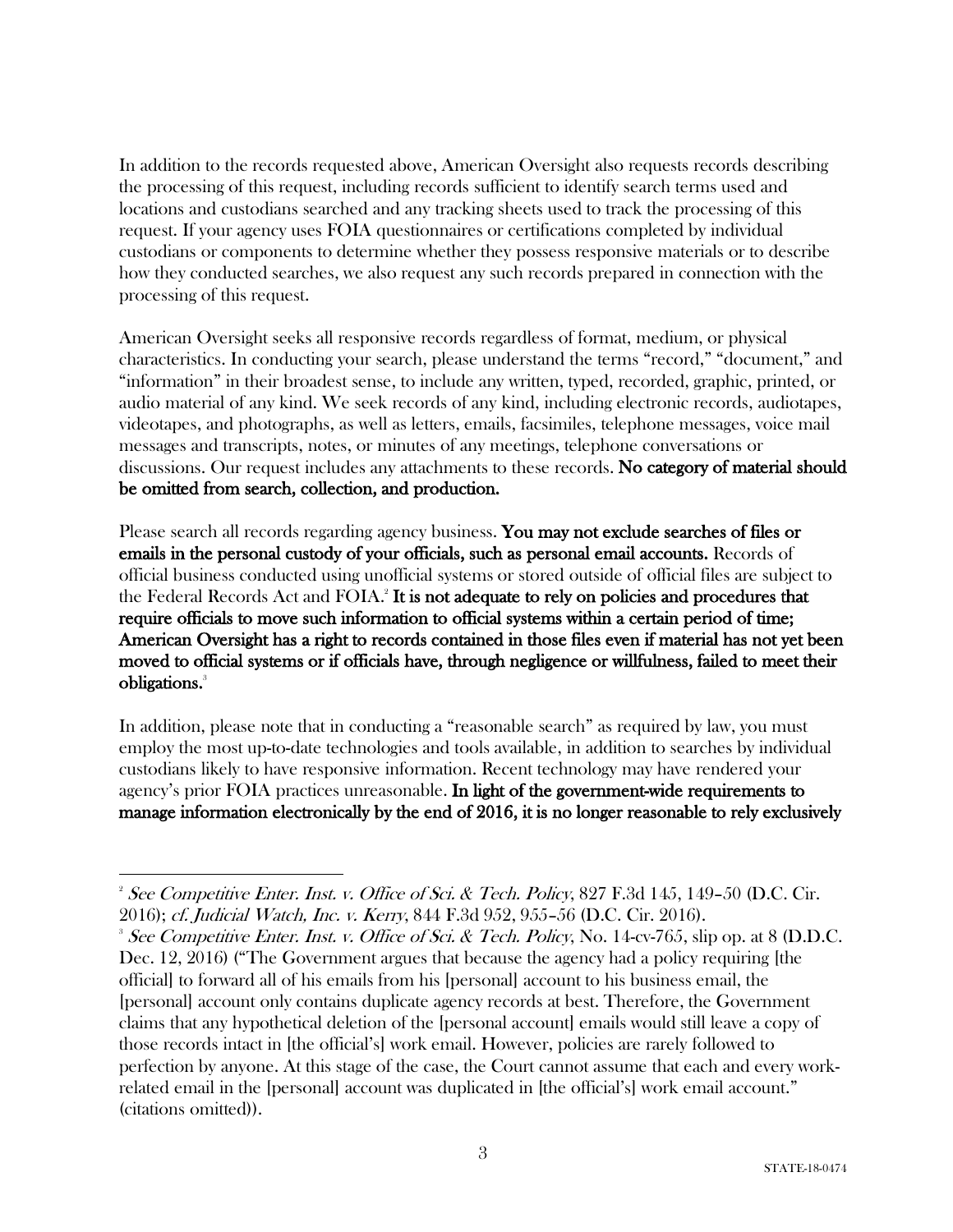on custodian-driven searches. <sup>4</sup> Furthermore, agencies that have adopted the National Archives and Records Administration (NARA) Capstone program, or similar policies, now maintain emails in a form that is reasonably likely to be more complete than individual custodians' files. For example, a custodian may have deleted a responsive email from his or her email program, but your agency's archiving tools would capture that email under Capstone. Accordingly, American Oversight insists that your agency use the most up-to-date technologies to search for responsive information and take steps to ensure that the most complete repositories of information are searched. American Oversight is available to work with you to craft appropriate search terms. However, custodian searches are still required; agencies may not have direct access to files stored in .PST files, outside of network drives, in paper format, or in personal email accounts.

Under the FOIA Improvement Act of 2016, agencies must adopt a presumption of disclosure, withholding information "only if . . . disclosure would harm an interest protected by an exemption" or "disclosure is prohibited by law."5 If it is your position that any portion of the requested records is exempt from disclosure, American Oversight requests that you provide an index of those documents as required under *Vaughn v. Rosen*, 484 F.2d 820 (D.C. Cir. 1973), *cert. denied*, 415 U.S. 977 (1974). As you are aware, a *Vaughn* index must describe each document claimed as exempt with sufficient specificity "to permit a reasoned judgment as to whether the material is actually exempt under FOIA."<sup>6</sup> Moreover, the *Vaughn* index "must describe *each* document or portion thereof withheld, and for each withholding it must discuss the consequences of disclosing the sought-after information."7 Further, "the withholding agency must supply 'a relatively detailed justification, specifically identifying the reasons why a particular exemption is relevant and correlating those claims with the particular part of a withheld document to which they apply.'"<sup>8</sup>

In the event some portions of the requested records are properly exempt from disclosure, please disclose any reasonably segregable non-exempt portions of the requested records. If it is your position that a document contains non-exempt segments, but that those non-exempt segments are so dispersed throughout the document as to make segregation impossible, please state what portion of the document is non-exempt, and how the material is dispersed throughout the document.9 Claims of nonsegregability must be made with the same degree of detail as required for

 <sup>4</sup> Presidential Memorandum—Managing Government Records, 76 Fed. Reg. 75,423 (Nov. 28, 2011), https://obamawhitehouse.archives.gov/the-press-office/2011/11/28/presidentialmemorandum-managing-government-records; Office of Mgmt. & Budget, Exec. Office of the President, Memorandum for the Heads of Executive Departments & Independent Agencies, "Managing Government Records Directive," M-12-18 (Aug. 24, 2012),

https://www.archives.gov/files/records-mgmt/m-12-18.pdf.

<sup>5</sup> FOIA Improvement Act of 2016 § 2 (Pub. L. No. 114–185).

 $6$  Founding Church of Scientology v. Bell, 603 F.2d 945, 949 (D.C. Cir. 1979).

*King v. U.S. Dep't of Justice*, 830 F.2d 210, 223-24 (D.C. Cir. 1987) (emphases in original).

 $\delta$  Id. at 224 (citing Mead Data Central, Inc. v. U.S. Dep't of the Air Force, 566 F.2d 242, 251 (D.C. Cir. 1977)).

 $9$  Mead Data Central, 566 F.2d at 261.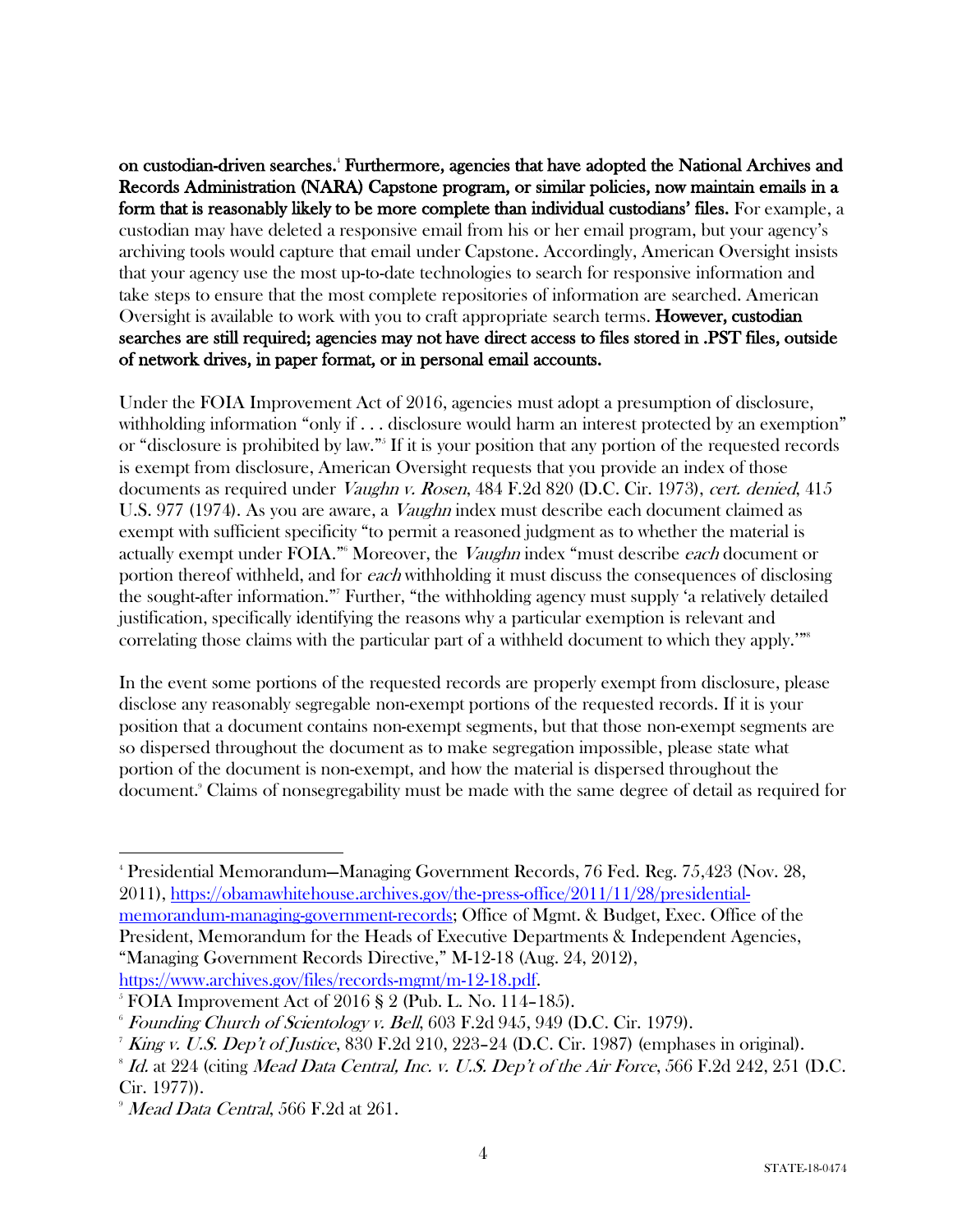claims of exemptions in a Vaughn index. If a request is denied in whole, please state specifically that it is not reasonable to segregate portions of the record for release.

You should institute a preservation hold on information responsive to this request. American Oversight intends to pursue all legal avenues to enforce its right of access under FOIA, including litigation if necessary. Accordingly, you are on notice that litigation is reasonably foreseeable.

To ensure that this request is properly construed, that searches are conducted in an adequate but efficient manner, and that extraneous costs are not incurred, American Oversight welcomes an opportunity to discuss its request with you before you undertake your search or incur search or duplication costs. By working together at the outset, American Oversight hopes to decrease the likelihood of costly and time-consuming litigation in the future.

Where possible, please provide responsive material in electronic format by email or in PDF or TIF format on a USB drive. Please send any responsive material being sent by mail to American Oversight, 1030 15th Street NW, Suite B255, Washington, DC 20005. If it will accelerate release of responsive records to American Oversight, please also provide responsive material on a rolling basis.

### Fee Waiver Request

In accordance with 5 U.S.C. §  $552(a)(4)(A)(iii)$  and your agency's implementing regulations, American Oversight requests a waiver of fees associated with processing this request for records. The subject of this request concerns the operations of the federal government, and the disclosures will likely contribute to public understanding of those operations. Moreover, the request is primarily and fundamentally for non-commercial purposes.

American Oversight requests a waiver of fees because disclosure of the requested information is in the public interest because it is likely to contribute significantly to public understanding of activities of the government. The disclosure of the information sought under this request will document and reveal the operations of the federal government, including the methods by which important, widereaching policy is created, implemented, and administered. There has been great public interest and media coverage regarding various facets of federal immigration policy, including the administration's ban on travel from majority-Muslim countries, harsh family separation policies, and drastic cuts to legal immigration.<sup>10</sup> The American people have a right to understand the drivers

 $10^{\circ}$  See, e.g., Lawrence Hurley, U.S. Top Court Upholds Trump Travel Ban Targeting Muslim-Majority Nations, REUTERS (June 26, 2018, 10:22 AM), https://www.reuters.com/article/us-usacourt-immigration/u-s-top-court-upholds-trump-travel-ban-targeting-muslim-majority-nationsidUSKBN1JM1U9; Steve Almasy & Darran Simon, A Timeline of President Trump's Travel Bans, CNN (Mar. 30, 2017, 4:01 AM), https://www.cnn.com/2017/02/10/us/trump-travel-bantimeline/index.html; Tal Kopan, Republican Lawmaker: Border Wall, Family Separations Counterproductive to Security, CNN (Aug. 27, 2018, 4:11 PM), https://www.cnn.com/2018/08/27/politics/will-hurd-donald-trump-border-wall-central-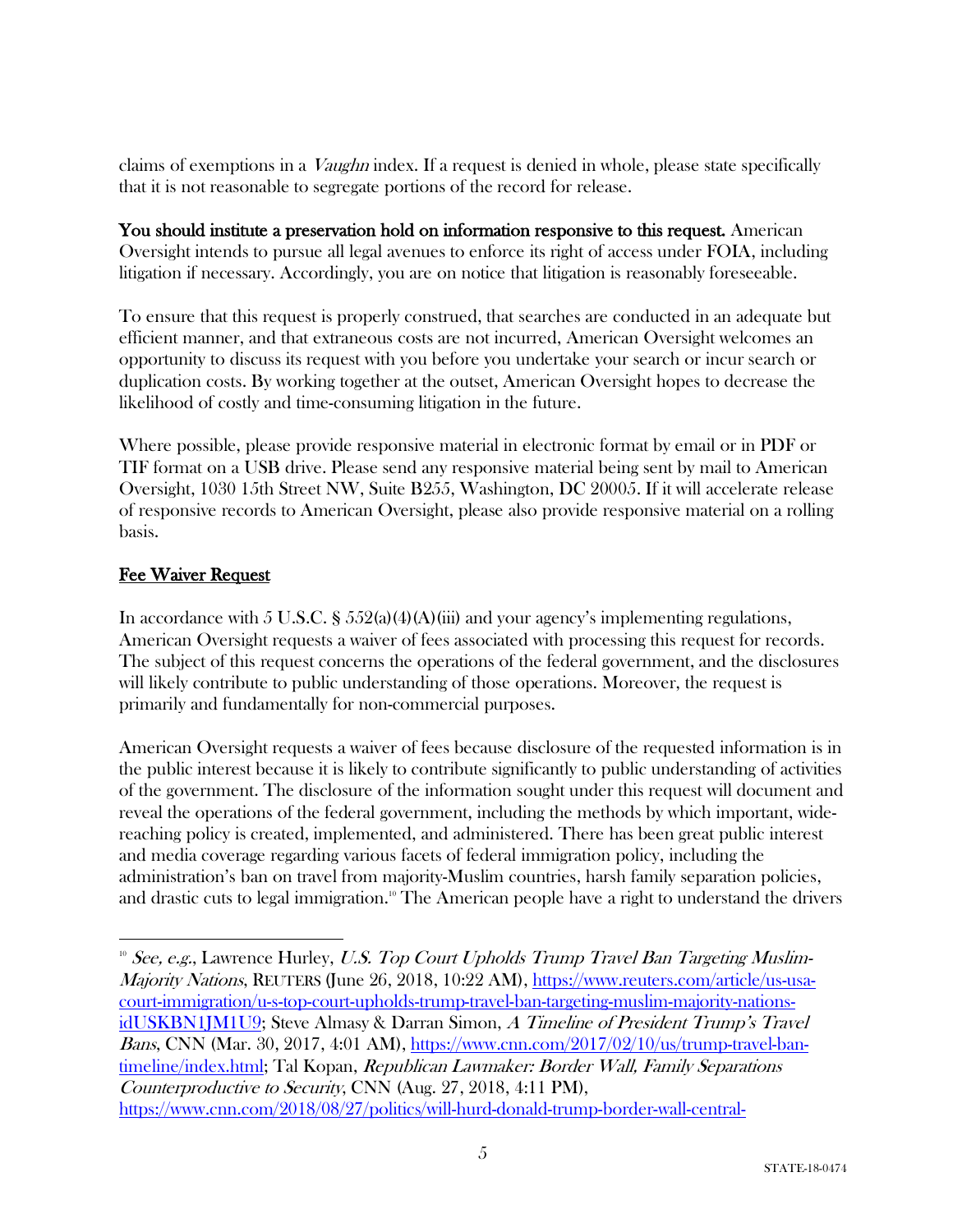of these policies, and as noted above, there is reason to believe those in power may be intentionally shielding their actions from public view and thus evading accountability.<sup>11</sup> As described below, American Oversight has the intention and ability to disseminate the records it receives to a broad audience, allowing for greater transparency into government policy-making.

This request is primarily and fundamentally not for commercial purposes, but rather the primary interest is in public disclosure of responsive records. As a  $501(c)(3)$  nonprofit, American Oversight does not have a commercial purpose and the release of the information requested is not in American Oversight's financial interest. American Oversight's mission is to promote transparency in government, to educate the public about government activities, and to ensure the accountability of government officials. American Oversight uses the information gathered, and its analysis of it, to educate the public through reports, press releases, or other media. American Oversight also makes materials it gathers available on its public website and promotes their availability on social media platforms, such as Facebook and Twitter.<sup>12</sup> American Oversight has demonstrated its commitment to the public disclosure of documents and creation of editorial content. For example, after receiving records regarding an ethics waiver received by a senior DOJ attorney,<sup>13</sup> American Oversight promptly posted the records to its website and published an analysis of what the records reflected about DOJ's process for ethics waivers.<sup>14</sup> As another example, American Oversight has a

https://www.vox.com/explainers/2018/8/6/17501404/trump-asylum-separate-legal-definition; Alan Gomez, All the Ways President Trump Is Cutting Legal Immigration, USA TODAY (June 12, 2018, 11:47 AM), https://www.usatoday.com/story/news/world/2018/06/12/donald-trump-cuttinglegal-immigration/692447002/; Abigail Hauslohner & Andrew Ba Tran, How Trump Is Changing the Face of Legal Immigration, WASH. POST, July 2, 2018,

<sup>&</sup>lt;u> Alexandria de la contrada de la contrada de la contrada de la contrada de la contrada de la contrada de la c</u> america/index.html; Lawmakers Question Trump Officials on Family Separation Policy, NPR (July 31, 2018, 7:12 PM), https://www.npr.org/2018/07/31/634396006/lawmakers-question-trumpofficials-on-family-separation-policy; Dara Lind, Beyond Family Separation: Trump's Ongoing War on Asylum, Explained, VOX (Aug. 6, 2018, 9:30 AM),

https://www.washingtonpost.com/national/how-trump-is-changing-the-face-of-legalimmigration/2018/07/02/477c78b2-65da-11e8-99d2-

<sup>0</sup>d678ec08c2f\_story.html?utm\_term=.74dd9da7301d; Nancy Cook et al., 'Miller Is Not Deterred': Top Immigration Aide Pushing Cuts in Refugee Numbers, POLITICO (Aug. 2, 2018, 1:28 PM), https://www.politico.com/story/2018/08/02/trump-immigration-refugee-caps-759708.<br>
<sup>11</sup> See Tracy, *supra* note 1.

 $12$  American Oversight currently has approximately 11,900 page likes on Facebook and 44,700 followers on Twitter. American Oversight, FACEBOOK, https://www.facebook.com/weareoversight/ (last visited August 28, 2018); American Oversight (@weareoversight), TWITTER, https://twitter.com/weareoversight (last visited August 28, 2018).

<sup>&</sup>lt;sup>13</sup> DOJ Civil Division Response Noel Francisco Compliance, AMERICAN OVERSIGHT, https://www.americanoversight.org/document/doj-civil-division-response-noel-franciscocompliance.

 $14$  Francisco & the Travel Ban: What We Learned from the DOJ Documents, AMERICAN OVERSIGHT, https://www.americanoversight.org/francisco-the-travel-ban-what-we-learned-from-thedoj-documents.